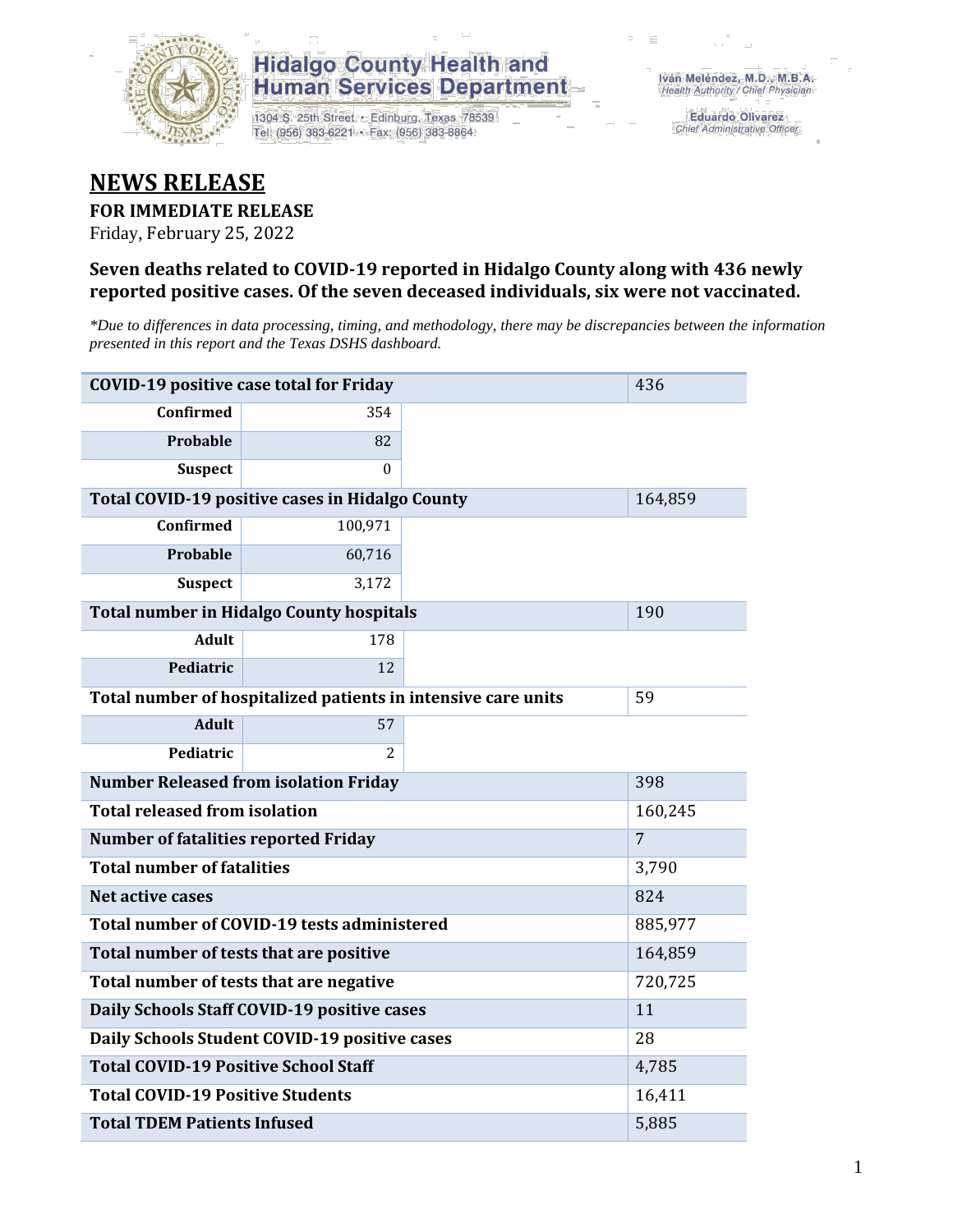

1304 S. 25th Street · Edinburg, Texas 78539 Tel: (956) 383-6221 · Fax: (956) 383-8864

**Eduardo Olivarez** Chief Administrative Officer

*Hidalgo County uses the case status definition provided by the Texas Department of State Health Service's 2020 Epi Case Criteria Guide revised November 2020.*

- *1. Confirmed: A person who has tested positive through a molecular or PCR (oral or nasal swabs) test that looks for the presence of the virus's genetic material.*
- *2. Probable: A person who meets presumptive laboratory evidence through detection of COVID-19 by antigen test in a respiratory specimen.*
- *3. Suspect: A person who meets supported laboratory evidence through detection of specific antibodies in serum, plasma, whole body, and no prior history of being confirmed or probable case.*

*For more information of case status definition for COVID-19, please refer to:*

<https://www.dshs.state.tx.us/IDCU/investigation/epi-case-criteria-guide/2020-Epi-Case-Criteria-Guide.pdf>

| <b>Age Range</b> | <b>Number of Cases</b> |
|------------------|------------------------|
| $0 - 11$         | 25                     |
| 12-19            | 38                     |
| 20s              | 96                     |
| 30 <sub>s</sub>  | 62                     |
| 40s              | 72                     |
| 50s              | 45                     |
| 60s              | 42                     |
| $70+$            | 56                     |
| Total:           | 436                    |
|                  |                        |

#### Case Breakdown by Age Group: The deaths include:

|                | <b>Age Range</b> | Gender | <b>City</b>    |
|----------------|------------------|--------|----------------|
| 1              | $70+$            | Female | <b>Mission</b> |
| $\overline{2}$ | $70+$            | Female | Mission        |
| 3              | 50s              | Female | Undisclosed    |
| 4              | $70+$            | Female | Pharr          |
| 5              | $70+$            | Female | Pharr          |
| 6              | $70+$            | Male   | Pharr          |
| 7              | 30s              | Female | Weslaco        |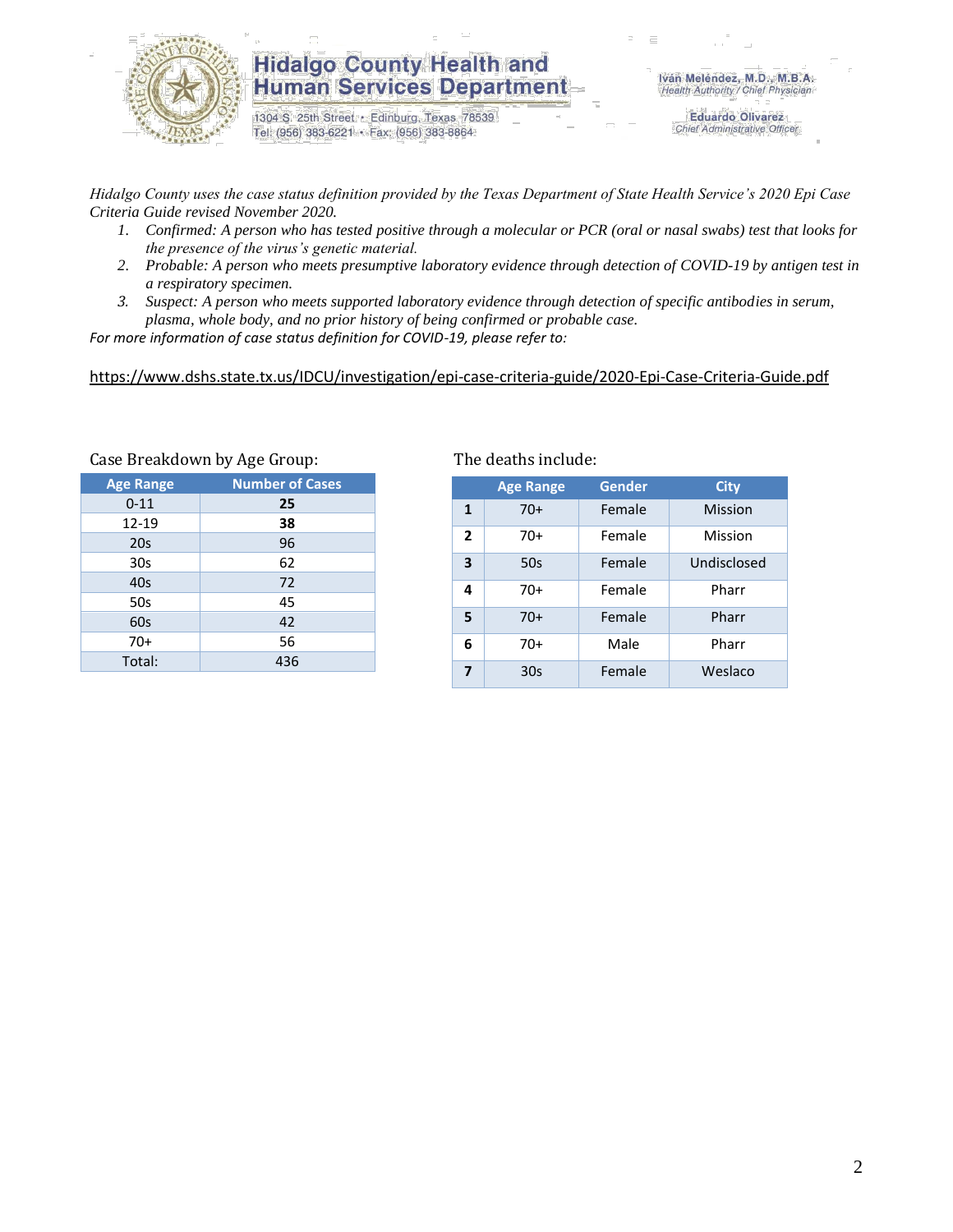

1304 S. 25th Street • Edinburg, Texas 78539<br>Tel: (956) 383-6221 • Fax: (956) 383-8864

Eduardo Olivarez<br>Chief Administrative Officer

#### Friday, February 25, 2022 positive cases include:

|                         | <b>Age Range</b> | <b>Gender</b> | <b>City</b> |     | <b>Age Range</b> | Gender    | <b>City</b>     |
|-------------------------|------------------|---------------|-------------|-----|------------------|-----------|-----------------|
| $\mathbf{1}$            | $0 - 19$         | F             | Alamo       | 219 | $70+$            | M         | McAllen         |
| $\mathbf{2}$            | 20s              | M             | Alamo       | 220 | $70+$            | M         | McAllen         |
| 3                       | 20s              | F             | Alamo       | 221 | $70+$            | M         | McAllen         |
| 4                       | 20s              | M             | Alamo       | 222 | $70+$            | F         | McAllen         |
| 5                       | 20s              | F             | Alamo       | 223 | $70+$            | M         | McAllen         |
| 6                       | 20s              | M             | Alamo       | 224 | $70+$            | M         | McAllen         |
| $\overline{\mathbf{z}}$ | 20s              | M             | Alamo       | 225 | $70+$            | ${\sf M}$ | McAllen         |
| 8                       | 20s              | M             | Alamo       | 226 | $70+$            | M         | McAllen         |
| 9                       | 20s              | F             | Alamo       | 227 | $70+$            | M         | McAllen         |
| 10                      | 50s              | M             | Alamo       | 228 | $70+$            | M         | McAllen         |
| 11                      | 50s              | F             | Alamo       | 229 | $70+$            | F         | McAllen         |
| 12                      | 60s              | F             | Alamo       | 230 | $70+$            | F         | McAllen         |
| 13                      | 60s              | F             | Alamo       | 231 | $0 - 19$         | F         | Mercedes        |
| 14                      | $70+$            | F             | Alamo       | 232 | $0 - 19$         | F         | Mercedes        |
| 15                      | $70+$            | F             | Alamo       | 233 | $0 - 19$         | F         | Mercedes        |
| 16                      | $0 - 19$         | M             | Alton       | 234 | $0 - 19$         | F         | Mercedes        |
| 17                      | $0 - 19$         | F             | Alton       | 235 | 20s              | M         | Mercedes        |
| 18                      | 20s              | F             | Alton       | 236 | 20s              | F         | Mercedes        |
| 19                      | 30s              | F             | Alton       | 237 | 20s              | F         | Mercedes        |
| 20                      | 30 <sub>s</sub>  | M             | Alton       | 238 | 20s              | F         | Mercedes        |
| 21                      | 30 <sub>s</sub>  | M             | Alton       | 239 | 20s              | F         | Mercedes        |
| 22                      | 40s              | M             | Alton       | 240 | 20s              | M         | Mercedes        |
| 23                      | 40s              | M             | Alton       | 241 | 30s              | M         | Mercedes        |
| 24                      | 40s              | M             | Alton       | 242 | 40s              | F         | Mercedes        |
| 25                      | 60s              | F             | Alton       | 243 | 40s              | F         | <b>Mercedes</b> |
| 26                      | $0 - 19$         | F             | Donna       | 244 | 40s              | F         | Mercedes        |
| 27                      | $0 - 19$         | F             | Donna       | 245 | 40 <sub>s</sub>  | M         | Mercedes        |
| 28                      | $0 - 19$         | F.            | Donna       | 246 | 40s              | F         | Mercedes        |
| 29                      | 20s              | M             | Donna       | 247 | 40s              | F         | Mercedes        |
| 30                      | 30 <sub>s</sub>  | F             | Donna       | 248 | 40s              | F         | Mercedes        |
| 31                      | 30 <sub>s</sub>  | F             | Donna       | 249 | 60s              | M         | Mercedes        |
| 32                      | 30 <sub>s</sub>  | M             | Donna       | 250 | 60s              | M         | Mercedes        |
| 33                      | 30 <sub>s</sub>  | M             | Donna       | 251 | 60s              | M         | Mercedes        |
| 34                      | 30s              | M             | Donna       | 252 | 60s              | F         | Mercedes        |
| 35                      | 40s              | F             | Donna       | 253 | $70+$            | M         | Mercedes        |
| 36                      | 40s              | M             | Donna       | 254 | $70+$            | F         | Mercedes        |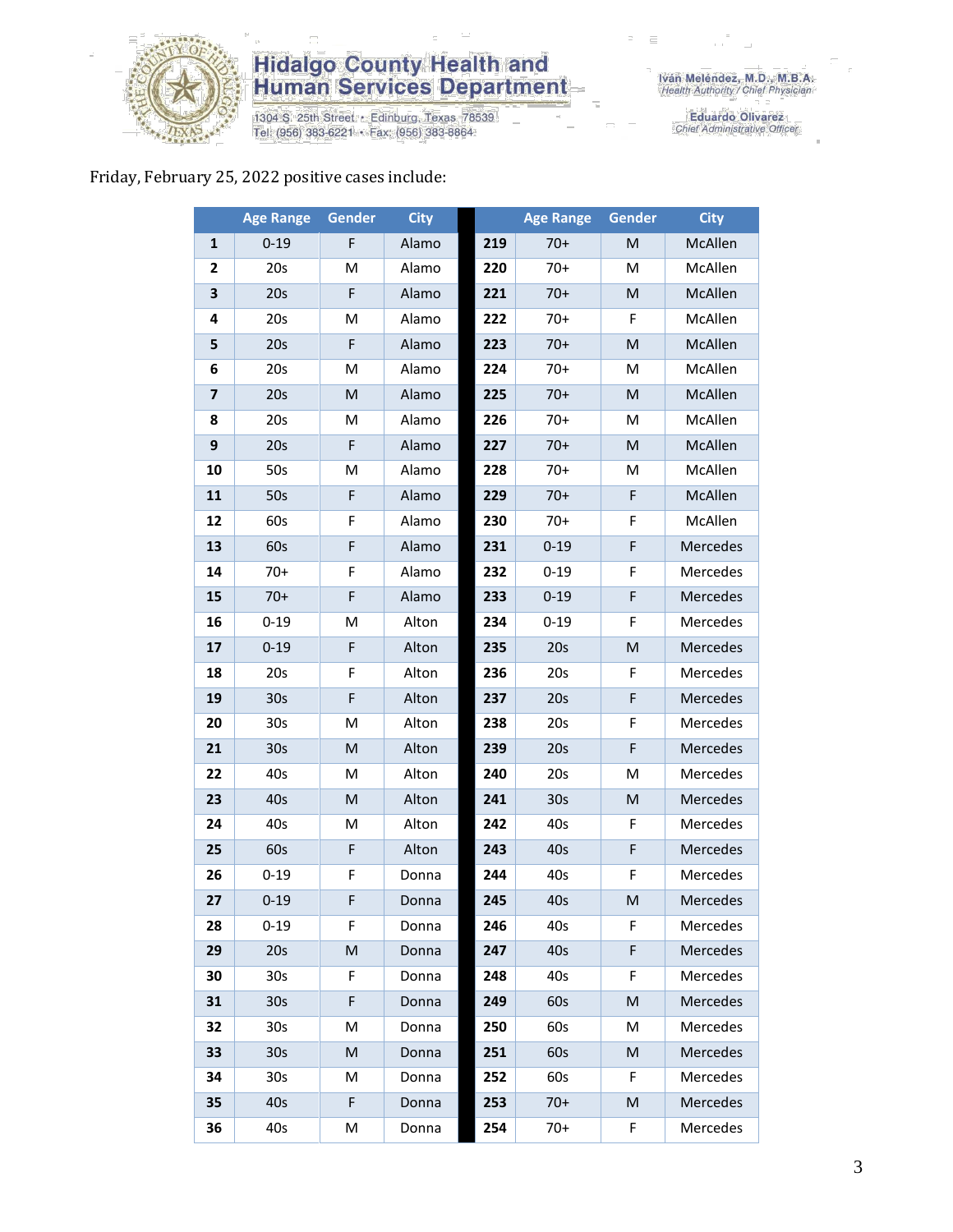

1304 S. 25th Street · Edinburg, Texas 78539<br>Tel: (956) 383-6221 · Fax: (956) 383-8864

| 37 | 50s      | F                                                                                                          | Donna    | 255 | $0 - 19$        | F                                                                                                          | Mission |
|----|----------|------------------------------------------------------------------------------------------------------------|----------|-----|-----------------|------------------------------------------------------------------------------------------------------------|---------|
| 38 | 50s      | F                                                                                                          | Donna    | 256 | $0 - 19$        | M                                                                                                          | Mission |
| 39 | 50s      | F                                                                                                          | Donna    | 257 | $0 - 19$        | M                                                                                                          | Mission |
| 40 | 60s      | F                                                                                                          | Donna    | 258 | $0 - 19$        | F                                                                                                          | Mission |
| 41 | 60s      | $\mathsf F$                                                                                                | Donna    | 259 | $0 - 19$        | M                                                                                                          | Mission |
| 42 | 60s      | M                                                                                                          | Donna    | 260 | $0 - 19$        | М                                                                                                          | Mission |
| 43 | 60s      | F                                                                                                          | Donna    | 261 | $0 - 19$        | F                                                                                                          | Mission |
| 44 | 60s      | F                                                                                                          | Donna    | 262 | $0 - 19$        | M                                                                                                          | Mission |
| 45 | 60s      | $\mathsf F$                                                                                                | Donna    | 263 | 20s             | F                                                                                                          | Mission |
| 46 | $70+$    | M                                                                                                          | Donna    | 264 | 20s             | Μ                                                                                                          | Mission |
| 47 | $70+$    | F                                                                                                          | Donna    | 265 | 20s             | F                                                                                                          | Mission |
| 48 | $70+$    | M                                                                                                          | Donna    | 266 | 20s             | F                                                                                                          | Mission |
| 49 | $0 - 19$ | F                                                                                                          | Edinburg | 267 | 20s             | F                                                                                                          | Mission |
| 50 | $0 - 19$ | M                                                                                                          | Edinburg | 268 | 20s             | F                                                                                                          | Mission |
| 51 | $0 - 19$ | F                                                                                                          | Edinburg | 269 | 20s             | F                                                                                                          | Mission |
| 52 | $0 - 19$ | M                                                                                                          | Edinburg | 270 | 20s             | F                                                                                                          | Mission |
| 53 | $0 - 19$ | ${\sf M}$                                                                                                  | Edinburg | 271 | 20s             | F                                                                                                          | Mission |
| 54 | $0 - 19$ | F                                                                                                          | Edinburg | 272 | 20s             | F                                                                                                          | Mission |
| 55 | $0 - 19$ | $\mathsf F$                                                                                                | Edinburg | 273 | 20s             | F                                                                                                          | Mission |
| 56 | $0 - 19$ | F                                                                                                          | Edinburg | 274 | 20s             | F                                                                                                          | Mission |
| 57 | $0 - 19$ | F                                                                                                          | Edinburg | 275 | 20s             | F                                                                                                          | Mission |
| 58 | $0 - 19$ | F                                                                                                          | Edinburg | 276 | 20s             | F                                                                                                          | Mission |
| 59 | $0 - 19$ | $\mathsf{M}$                                                                                               | Edinburg | 277 | 20s             | F                                                                                                          | Mission |
| 60 | $0 - 19$ | M                                                                                                          | Edinburg | 278 | 20s             | Μ                                                                                                          | Mission |
| 61 | $0 - 19$ | $\mathsf F$                                                                                                | Edinburg | 279 | 20s             | F                                                                                                          | Mission |
| 62 | $0 - 19$ | M                                                                                                          | Edinburg | 280 | 20s             | F                                                                                                          | Mission |
| 63 | $0 - 19$ | ${\sf M}$                                                                                                  | Edinburg | 281 | 30 <sub>s</sub> | F                                                                                                          | Mission |
| 64 | $0 - 19$ | M                                                                                                          | Edinburg | 282 | 30 <sub>s</sub> | F                                                                                                          | Mission |
| 65 | 20s      | ${\sf M}$                                                                                                  | Edinburg | 283 | 30 <sub>s</sub> | F                                                                                                          | Mission |
| 66 | 20s      | M                                                                                                          | Edinburg | 284 | 30 <sub>s</sub> | M                                                                                                          | Mission |
| 67 | 20s      | F                                                                                                          | Edinburg | 285 | 30 <sub>s</sub> | F                                                                                                          | Mission |
| 68 | 20s      | F                                                                                                          | Edinburg | 286 | 30s             | F                                                                                                          | Mission |
| 69 | 20s      | F                                                                                                          | Edinburg | 287 | 30 <sub>s</sub> | F                                                                                                          | Mission |
| 70 | 20s      | F                                                                                                          | Edinburg | 288 | 30 <sub>s</sub> | Μ                                                                                                          | Mission |
| 71 | 20s      | M                                                                                                          | Edinburg | 289 | 30 <sub>s</sub> | F                                                                                                          | Mission |
| 72 | 20s      | F                                                                                                          | Edinburg | 290 | 30 <sub>s</sub> | Μ                                                                                                          | Mission |
| 73 | 20s      | M                                                                                                          | Edinburg | 291 | 30 <sub>s</sub> | M                                                                                                          | Mission |
| 74 | 20s      | M                                                                                                          | Edinburg | 292 | 30s             | F                                                                                                          | Mission |
| 75 | 20s      | $\mathsf{M}% _{T}=\mathsf{M}_{T}\!\left( a,b\right) ,\ \mathsf{M}_{T}=\mathsf{M}_{T}\!\left( a,b\right) ,$ | Edinburg | 293 | 40s             | $\mathsf{M}% _{T}=\mathsf{M}_{T}\!\left( a,b\right) ,\ \mathsf{M}_{T}=\mathsf{M}_{T}\!\left( a,b\right) ,$ | Mission |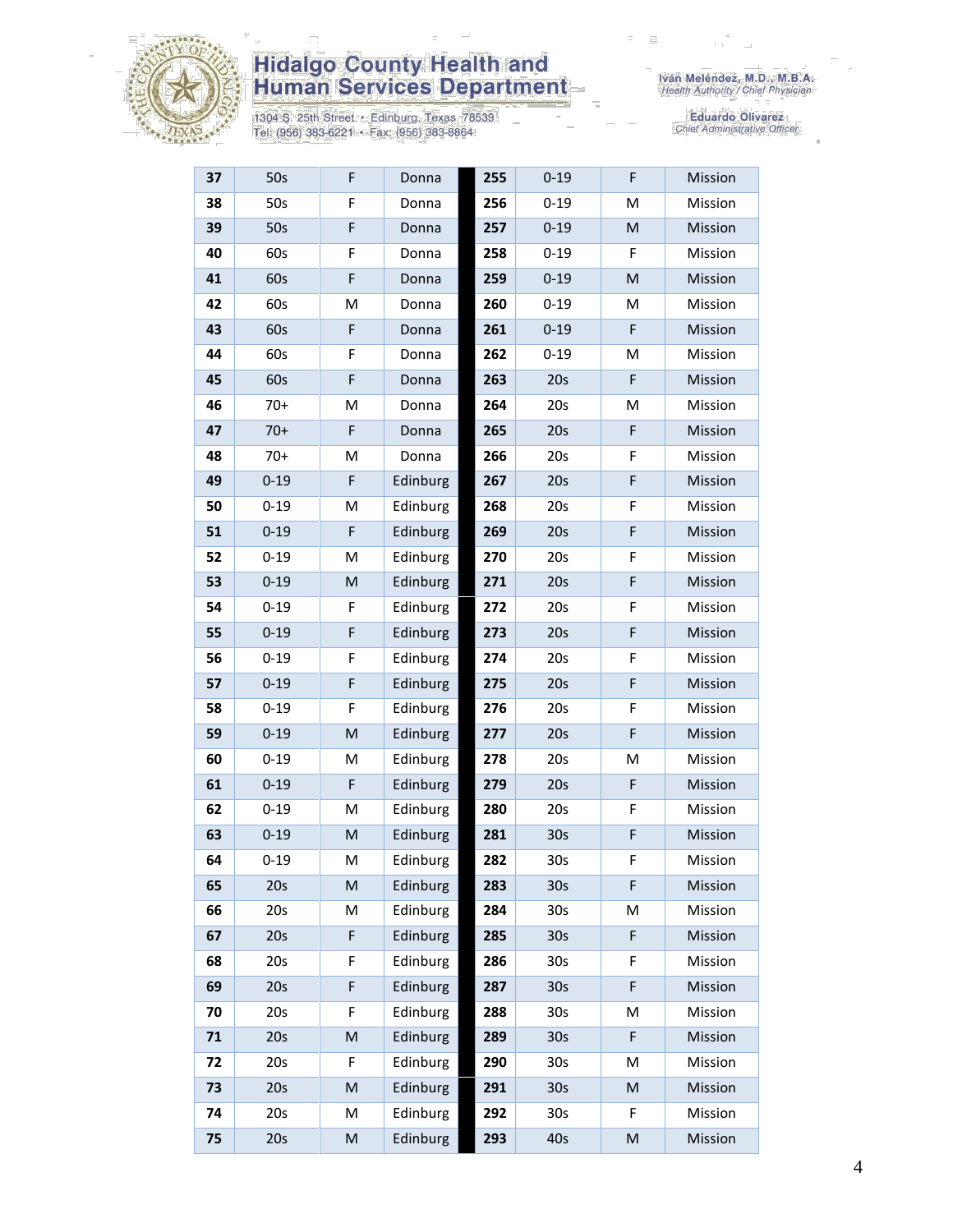

1304 S. 25th Street • Edinburg, Texas 78539<br>Tel: (956) 383-6221 • Fax: (956) 383-8864

Iván Meléndez, M.D., M.B.A.<br>Health Authority / Chief Physician

| 76  | 20s             | M                                                                                                          | Edinburg | 294 | 40s             | F | Mission |
|-----|-----------------|------------------------------------------------------------------------------------------------------------|----------|-----|-----------------|---|---------|
| 77  | 20s             | F                                                                                                          | Edinburg | 295 | 40s             | M | Mission |
| 78  | 20s             | M                                                                                                          | Edinburg | 296 | 40s             | M | Mission |
| 79  | 20s             | F                                                                                                          | Edinburg | 297 | 50s             | F | Mission |
| 80  | 20s             | M                                                                                                          | Edinburg | 298 | 50s             | F | Mission |
| 81  | 20s             | F                                                                                                          | Edinburg | 299 | 50s             | F | Mission |
| 82  | 20s             | F                                                                                                          | Edinburg | 300 | 50s             | F | Mission |
| 83  | 20s             | F                                                                                                          | Edinburg | 301 | 50s             | F | Mission |
| 84  | 20s             | F                                                                                                          | Edinburg | 302 | 50s             | F | Mission |
| 85  | 20s             | ${\sf M}$                                                                                                  | Edinburg | 303 | 50s             | F | Mission |
| 86  | 20s             | F                                                                                                          | Edinburg | 304 | 60s             | F | Mission |
| 87  | 20s             | M                                                                                                          | Edinburg | 305 | 60s             | F | Mission |
| 88  | 20s             | F                                                                                                          | Edinburg | 306 | 60s             | Μ | Mission |
| 89  | 30 <sub>s</sub> | F                                                                                                          | Edinburg | 307 | 60s             | F | Mission |
| 90  | 30 <sub>s</sub> | F                                                                                                          | Edinburg | 308 | $70+$           | F | Mission |
| 91  | 30 <sub>s</sub> | F                                                                                                          | Edinburg | 309 | $70+$           | F | Mission |
| 92  | 30 <sub>s</sub> | F                                                                                                          | Edinburg | 310 | $70+$           | F | Mission |
| 93  | 30 <sub>s</sub> | $\mathsf{M}% _{T}=\mathsf{M}_{T}\!\left( a,b\right) ,\ \mathsf{M}_{T}=\mathsf{M}_{T}\!\left( a,b\right) ,$ | Edinburg | 311 | $70+$           | M | Mission |
| 94  | 30 <sub>s</sub> | F                                                                                                          | Edinburg | 312 | $70+$           | F | Mission |
| 95  | 30 <sub>s</sub> | $\mathsf{M}% _{T}=\mathsf{M}_{T}\!\left( a,b\right) ,\ \mathsf{M}_{T}=\mathsf{M}_{T}\!\left( a,b\right) ,$ | Edinburg | 313 | $70+$           | F | Mission |
| 96  | 30 <sub>s</sub> | M                                                                                                          | Edinburg | 314 | $0 - 19$        | F | Pharr   |
| 97  | 30 <sub>s</sub> | F                                                                                                          | Edinburg | 315 | $0 - 19$        | F | Pharr   |
| 98  | 30 <sub>s</sub> | F                                                                                                          | Edinburg | 316 | $0 - 19$        | M | Pharr   |
| 99  | 30 <sub>s</sub> | F                                                                                                          | Edinburg | 317 | $0 - 19$        | M | Pharr   |
| 100 | 30 <sub>s</sub> | F                                                                                                          | Edinburg | 318 | 20s             | F | Pharr   |
| 101 | 40s             | F                                                                                                          | Edinburg | 319 | 20s             | F | Pharr   |
| 102 | 40s             | F                                                                                                          | Edinburg | 320 | 20s             | F | Pharr   |
| 103 | 40s             | F                                                                                                          | Edinburg | 321 | 20s             | F | Pharr   |
| 104 | 40s             | F                                                                                                          | Edinburg | 322 | 20s             | F | Pharr   |
| 105 | 40s             | $\mathsf{M}% _{T}=\mathsf{M}_{T}\!\left( a,b\right) ,\ \mathsf{M}_{T}=\mathsf{M}_{T}\!\left( a,b\right) ,$ | Edinburg | 323 | 20s             | M | Pharr   |
| 106 | 40s             | F                                                                                                          | Edinburg | 324 | 20s             | F | Pharr   |
| 107 | 40s             | F                                                                                                          | Edinburg | 325 | 20s             | F | Pharr   |
| 108 | 40s             | F                                                                                                          | Edinburg | 326 | 30 <sub>s</sub> | F | Pharr   |
| 109 | 40s             | ${\sf M}$                                                                                                  | Edinburg | 327 | 30 <sub>s</sub> | F | Pharr   |
| 110 | 40s             | M                                                                                                          | Edinburg | 328 | 30 <sub>s</sub> | Μ | Pharr   |
| 111 | 40s             | ${\sf M}$                                                                                                  | Edinburg | 329 | 30 <sub>s</sub> | F | Pharr   |
| 112 | 40s             | M                                                                                                          | Edinburg | 330 | 40s             | F | Pharr   |
| 113 | 40s             | F                                                                                                          | Edinburg | 331 | 40s             | M | Pharr   |
| 114 | 40s             | М                                                                                                          | Edinburg | 332 | 40s             | F | Pharr   |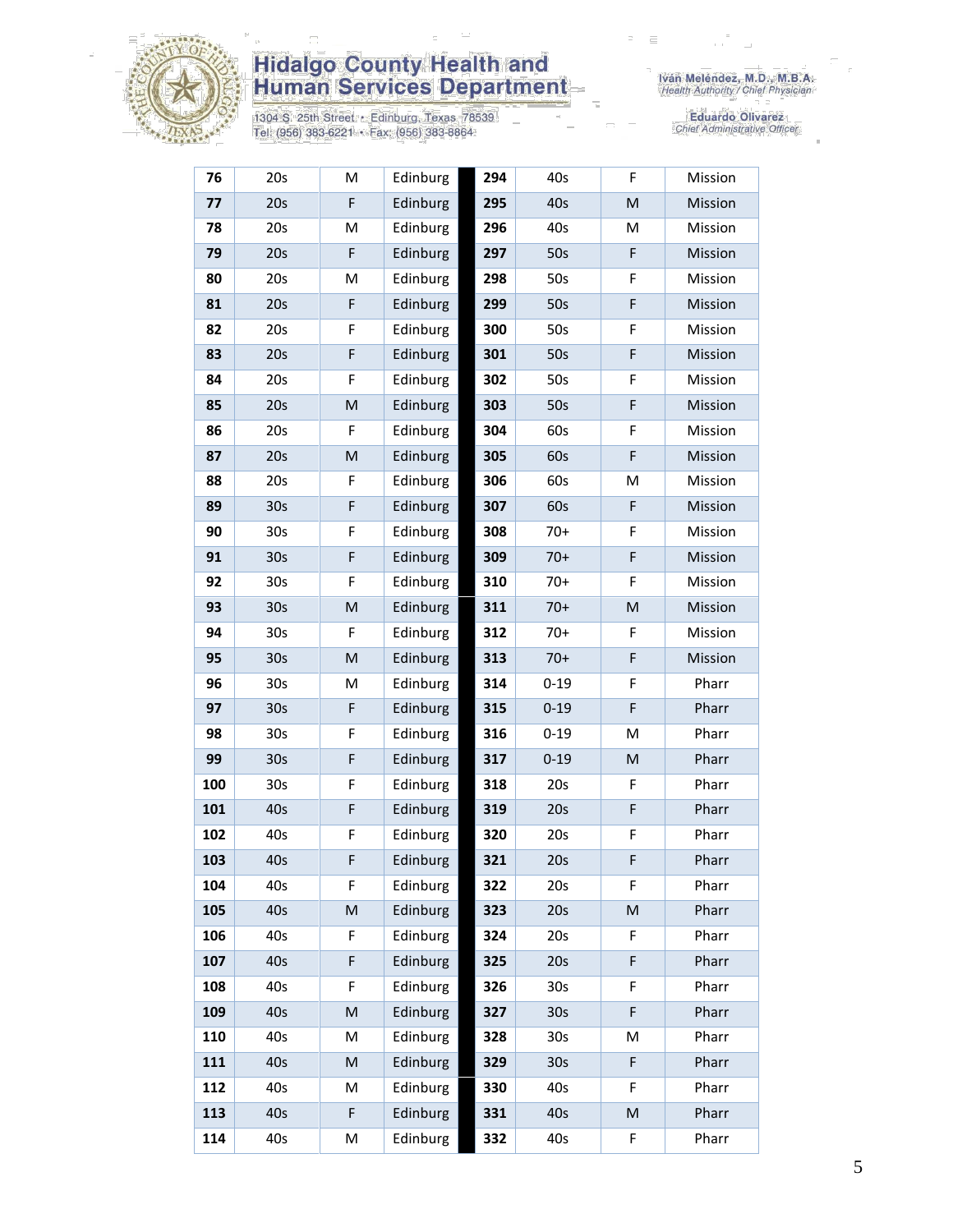

1304 S. 25th Street · Edinburg, Texas 78539<br>Tel: (956) 383-6221 · Fax: (956) 383-8864

Iván Meléndez, M.D., M.B.A.<br>Health Authority / Chief Physician

| 115 | 40s      | F                                                                                                          | Edinburg | 333 | 40s             | F | Pharr       |
|-----|----------|------------------------------------------------------------------------------------------------------------|----------|-----|-----------------|---|-------------|
| 116 | 50s      | F                                                                                                          | Edinburg | 334 | 40s             | F | Pharr       |
| 117 | 50s      | F                                                                                                          | Edinburg | 335 | 40s             | F | Pharr       |
| 118 | 50s      | F                                                                                                          | Edinburg | 336 | 50s             | F | Pharr       |
| 119 | 50s      | F                                                                                                          | Edinburg | 337 | 50s             | F | Pharr       |
| 120 | 50s      | M                                                                                                          | Edinburg | 338 | 60s             | F | Pharr       |
| 121 | 50s      | F                                                                                                          | Edinburg | 339 | 60s             | M | Pharr       |
| 122 | 50s      | F                                                                                                          | Edinburg | 340 | 60s             | F | Pharr       |
| 123 | 50s      | F                                                                                                          | Edinburg | 341 | 60s             | F | Pharr       |
| 124 | 50s      | M                                                                                                          | Edinburg | 342 | 60s             | Μ | Pharr       |
| 125 | 50s      | ${\sf M}$                                                                                                  | Edinburg | 343 | $70+$           | F | Pharr       |
| 126 | 50s      | F                                                                                                          | Edinburg | 344 | $70+$           | F | Pharr       |
| 127 | 60s      | ${\sf M}$                                                                                                  | Edinburg | 345 | $70+$           | F | Pharr       |
| 128 | 60s      | F                                                                                                          | Edinburg | 346 | $0 - 19$        | M | San Juan    |
| 129 | $70+$    | F                                                                                                          | Edinburg | 347 | $0 - 19$        | M | San Juan    |
| 130 | $70+$    | F                                                                                                          | Edinburg | 348 | $0 - 19$        | F | San Juan    |
| 131 | $70+$    | M                                                                                                          | Edinburg | 349 | 30 <sub>s</sub> | F | San Juan    |
| 132 | $70+$    | F                                                                                                          | Edinburg | 350 | 30 <sub>s</sub> | F | San Juan    |
| 133 | $70+$    | F                                                                                                          | Edinburg | 351 | 30 <sub>s</sub> | M | San Juan    |
| 134 | $0 - 19$ | F                                                                                                          | Hidalgo  | 352 | 40s             | Μ | San Juan    |
| 135 | 20s      | F                                                                                                          | Hidalgo  | 353 | 40s             | F | San Juan    |
| 136 | 60s      | F                                                                                                          | Hidalgo  | 354 | 40s             | M | San Juan    |
| 137 | $0 - 19$ | F                                                                                                          | McAllen  | 355 | 40s             | F | San Juan    |
| 138 | $0 - 19$ | M                                                                                                          | McAllen  | 356 | 40s             | F | San Juan    |
| 139 | $0 - 19$ | F                                                                                                          | McAllen  | 357 | 40s             | M | San Juan    |
| 140 | $0 - 19$ | F                                                                                                          | McAllen  | 358 | 60s             | M | San Juan    |
| 141 | $0 - 19$ | U                                                                                                          | McAllen  | 359 | 60s             | F | San Juan    |
| 142 | $0 - 19$ | M                                                                                                          | McAllen  | 360 | $70+$           | F | San Juan    |
| 143 | $0 - 19$ | M                                                                                                          | McAllen  | 361 | $70+$           | F | San Juan    |
| 144 | 20s      | F                                                                                                          | McAllen  | 362 | $70+$           | F | San Juan    |
| 145 | 20s      | M                                                                                                          | McAllen  | 363 | $70+$           | F | San Juan    |
| 146 | 20s      | F                                                                                                          | McAllen  | 364 | $0 - 19$        | F | Undisclosed |
| 147 | 20s      | ${\sf M}$                                                                                                  | McAllen  | 365 | $0 - 19$        | M | Undisclosed |
| 148 | 20s      | M                                                                                                          | McAllen  | 366 | $0 - 19$        | F | Undisclosed |
| 149 | 20s      | F                                                                                                          | McAllen  | 367 | $0 - 19$        | F | Undisclosed |
| 150 | 20s      | F                                                                                                          | McAllen  | 368 | $0 - 19$        | M | Undisclosed |
| 151 | 20s      | F                                                                                                          | McAllen  | 369 | $0 - 19$        | M | Undisclosed |
| 152 | 20s      | M                                                                                                          | McAllen  | 370 | 20s             | F | Undisclosed |
| 153 | 20s      | $\mathsf{M}% _{T}=\mathsf{M}_{T}\!\left( a,b\right) ,\ \mathsf{M}_{T}=\mathsf{M}_{T}\!\left( a,b\right) ,$ | McAllen  | 371 | 20s             | F | Undisclosed |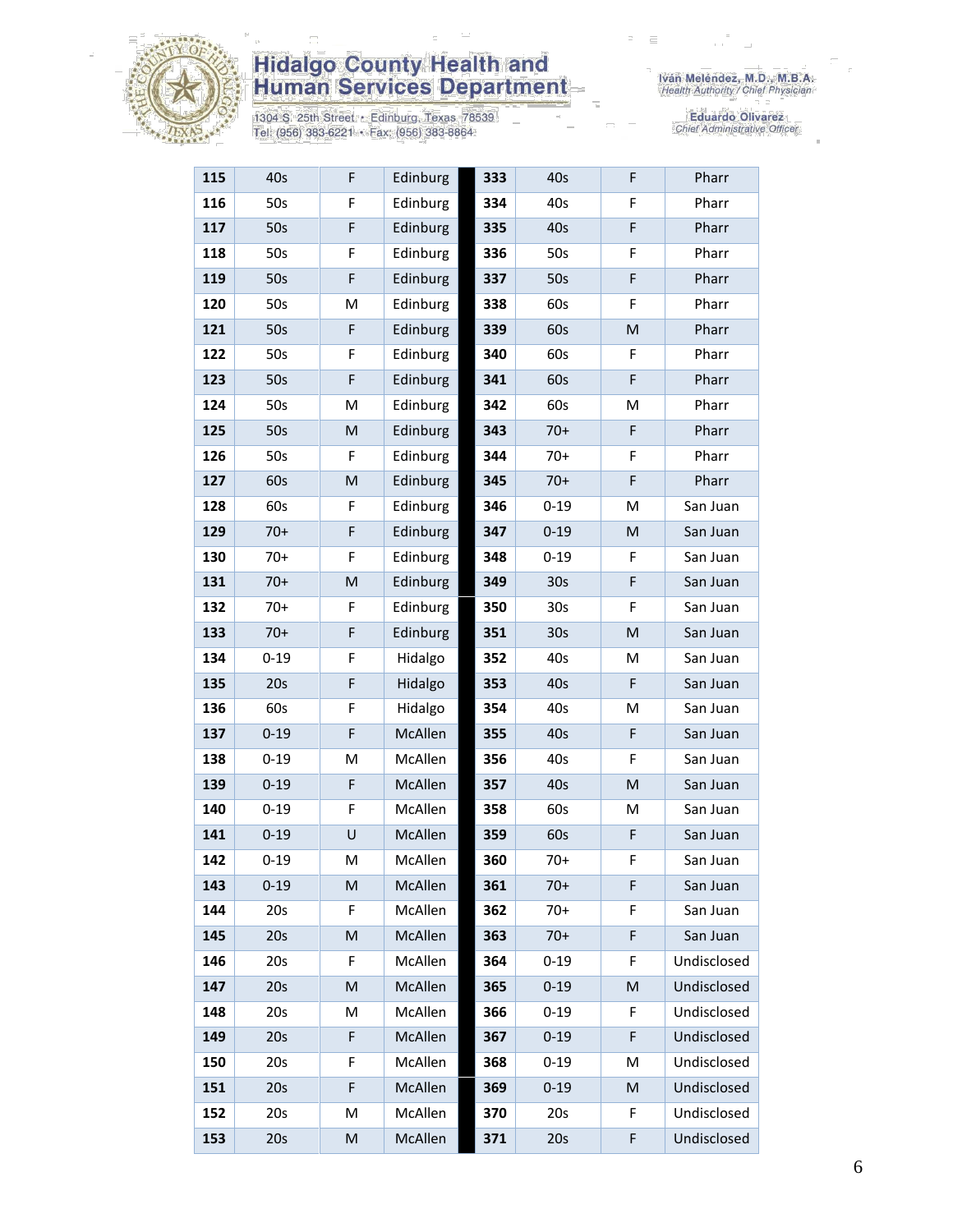

1304 S. 25th Street • Edinburg, Texas 78539<br>Tel: (956) 383-6221 • Fax: (956) 383-8864

| 154 | 20s             | F | McAllen | 372 | 20s             | M | Undisclosed |
|-----|-----------------|---|---------|-----|-----------------|---|-------------|
| 155 | 20s             | M | McAllen | 373 | 20s             | F | Undisclosed |
| 156 | 30 <sub>s</sub> | F | McAllen | 374 | 20s             | F | Undisclosed |
| 157 | 30 <sub>s</sub> | M | McAllen | 375 | 20s             | F | Undisclosed |
| 158 | 30s             | F | McAllen | 376 | 20s             | F | Undisclosed |
| 159 | 30 <sub>s</sub> | M | McAllen | 377 | 20s             | F | Undisclosed |
| 160 | 30 <sub>s</sub> | F | McAllen | 378 | 30 <sub>s</sub> | M | Undisclosed |
| 161 | 30 <sub>s</sub> | M | McAllen | 379 | 30 <sub>s</sub> | M | Undisclosed |
| 162 | 30 <sub>s</sub> | F | McAllen | 380 | 30 <sub>s</sub> | F | Undisclosed |
| 163 | 30 <sub>s</sub> | M | McAllen | 381 | 30 <sub>s</sub> | M | Undisclosed |
| 164 | 30s             | F | McAllen | 382 | 40s             | F | Undisclosed |
| 165 | 40s             | F | McAllen | 383 | 40s             | F | Undisclosed |
| 166 | 40s             | M | McAllen | 384 | 40s             | F | Undisclosed |
| 167 | 40s             | M | McAllen | 385 | 50s             | F | Undisclosed |
| 168 | 40s             | M | McAllen | 386 | 50s             | F | Undisclosed |
| 169 | 40s             | F | McAllen | 387 | 60s             | F | Undisclosed |
| 170 | 40s             | M | McAllen | 388 | 60s             | F | Undisclosed |
| 171 | 40s             | F | McAllen | 389 | $70+$           | F | Undisclosed |
| 172 | 40s             | F | McAllen | 390 | $70+$           | F | Undisclosed |
| 173 | 40s             | F | McAllen | 391 | $70+$           | F | Undisclosed |
| 174 | 40s             | F | McAllen | 392 | $0 - 19$        | М | Weslaco     |
| 175 | 40s             | F | McAllen | 393 | $0 - 19$        | M | Weslaco     |
| 176 | 40s             | F | McAllen | 394 | $0 - 19$        | M | Weslaco     |
| 177 | 40s             | M | McAllen | 395 | $0 - 19$        | F | Weslaco     |
| 178 | 40s             | M | McAllen | 396 | $0 - 19$        | М | Weslaco     |
| 179 | 40s             | F | McAllen | 397 | $0 - 19$        | F | Weslaco     |
| 180 | 40s             | M | McAllen | 398 | $0 - 19$        | M | Weslaco     |
| 181 | 40s             | F | McAllen | 399 | $0 - 19$        | F | Weslaco     |
| 182 | 40s             | M | McAllen | 400 | 20s             | F | Weslaco     |
| 183 | 50s             | M | McAllen | 401 | 20s             | F | Weslaco     |
| 184 | 50s             | М | McAllen | 402 | 20s             | F | Weslaco     |
| 185 | 50s             | F | McAllen | 403 | 20s             | F | Weslaco     |
| 186 | 50s             | F | McAllen | 404 | 20s             | F | Weslaco     |
| 187 | 50s             | M | McAllen | 405 | 20s             | M | Weslaco     |
| 188 | 50s             | Μ | McAllen | 406 | 20s             | M | Weslaco     |
| 189 | 50s             | F | McAllen | 407 | 20s             | M | Weslaco     |
| 190 | 50s             | Μ | McAllen | 408 | 20s             | F | Weslaco     |
| 191 | 50s             | M | McAllen | 409 | 30s             | F | Weslaco     |
| 192 | 50s             | М | McAllen | 410 | 30s             | М | Weslaco     |